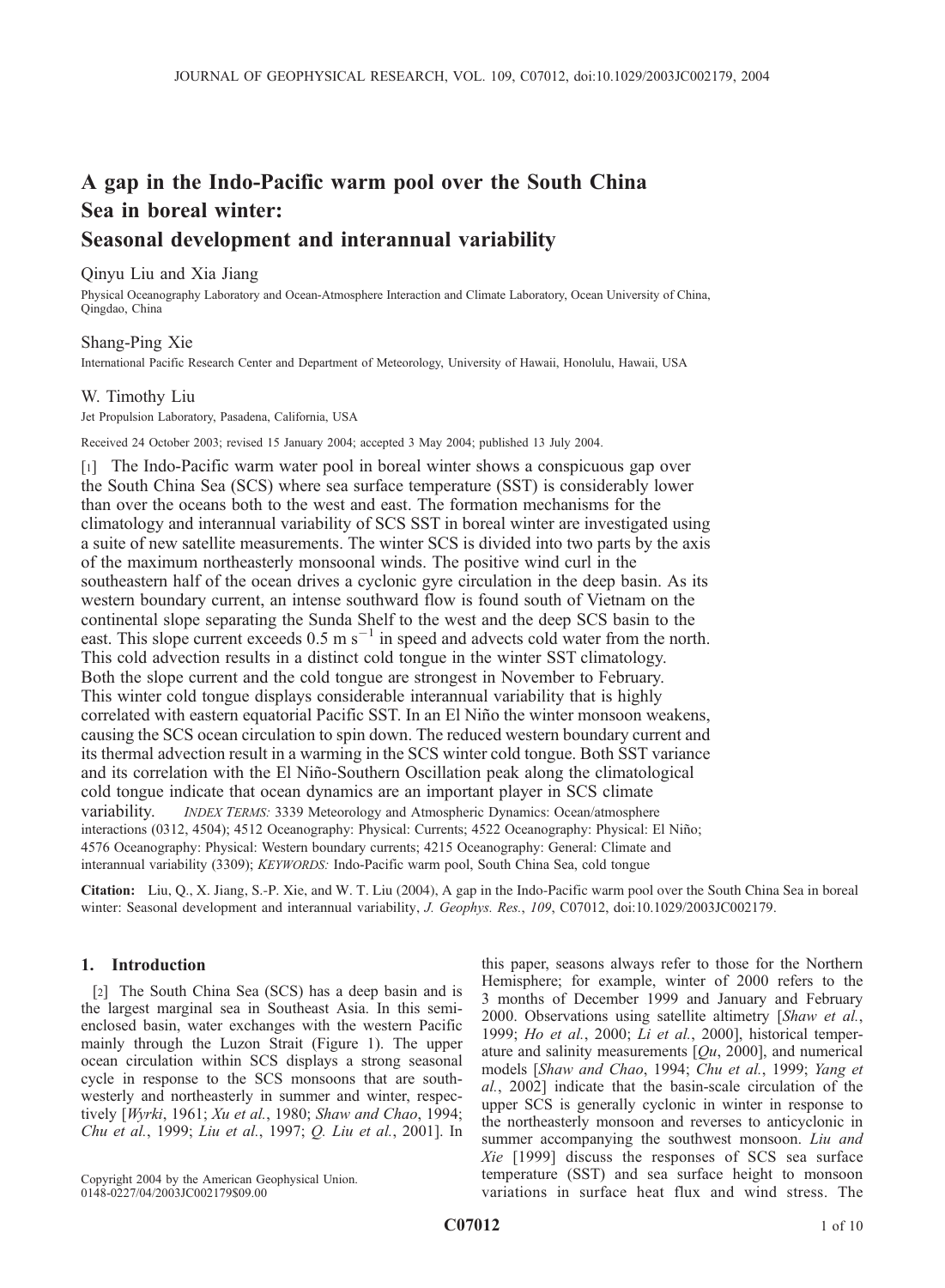

Figure 1. Bathymetry of the South China Sea. Regions deeper than 60 (200) m are denoted by light (dark) shading.

adjustment of the SCS circulation to monsoonal winds can be understood in terms of Rossby wave dynamics [Z. Liu et al., 2001]. The Rossby waves of the gravest baroclinic mode travel across the basin in  $1-2$  months, leaving the upper ocean in a quasi-steady equilibrium with the annual monsoon forcing.

[3] The SCS is located within the general area of the so-called Indo-Pacific warm water pool that anchors the largest atmospheric convection center. The 28°C SST contour is often used as the boundary for the Indo-western Pacific warm pool. In winter, the SCS is generally colder  $({\sim}2^{\circ}C)$  than the Indian or western Pacific on either side (Figure 2a). While the  $28^{\circ}$ C SST contour is located around  $15^{\circ}$ N and  $10^{\circ}$ N over the western Pacific and Indian Oceans, respectively, SST is below  $28^{\circ}$ C over most of the SCS. In the middle southern SCS a tongue of cold water penetrates deep into the south in  $105^{\circ} \sim 110^{\circ}$ E, creating a conspicuous gap in the Indo-Pacific warm pool. At  $7^\circ$ N, SST is  $28.5^\circ$ C or above in both the Indian and Pacific Oceans, but it is only  $26^{\circ}$ C in the SCS cold tongue. This SCS cold tongue seems to exert a strong influence on the atmosphere, creating a persistent break in atmospheric convection that occupies the Indo-Pacific region south of  $10^{\circ}$ N in boreal winter (Figure 2b). Furthermore, annual harmonic of SST reaches a pronounced maximum in this cold tongue, indicating that it is an important element of seasonal variations in SCS climate (Figure 3). To our knowledge, the mechanism for the formation of this winter cold tongue in the SCS has not been discussed in the literature.

[4] The present study examines the seasonal development of this SCS cold tongue and investigates the ocean-atmospheric conditions that lead to its formation and interannual variability. We take advantage of new high-resolution satellite observations that reveal the structure of the vast oceans and the overlying atmosphere in detail that was never possible before [Xie, 2004]. In a closely related study, Xie et al. [2003] investigate summer SCS climate and demonstrate the usefulness and potential of satellite observations for studying this marginal sea. The present study focuses instead on winter climate. We show that the SCS cold tongue in winter results from the cold advection by the



**Figure 2.** (a) TMI SST (contours at  $1^{\circ}$ C intervals; shaded for SST  $\geq 28^{\circ}$ C) and (b) precipitation rate (mm d<sup>-1</sup>), averaged for five winters of 1998– 2002.

southward western boundary current along the continental slope between the Sunda Shelf and the deep SCS to the east. (The Sunda Shelf is the extensive continental shelf south of Indochina and east of Malay Peninsula, including the Gulf of Thailand.) This cold tongue displays large interannual variability in association with El Niño-Southern Oscillation (ENSO).

[5] The rest of the paper is organized as follows. Section 2 briefly describes the data sets. Sections 3 and 4 examine the



Figure 3. Annual harmonic of COADS SST climatology  $(^{\circ}C)$ .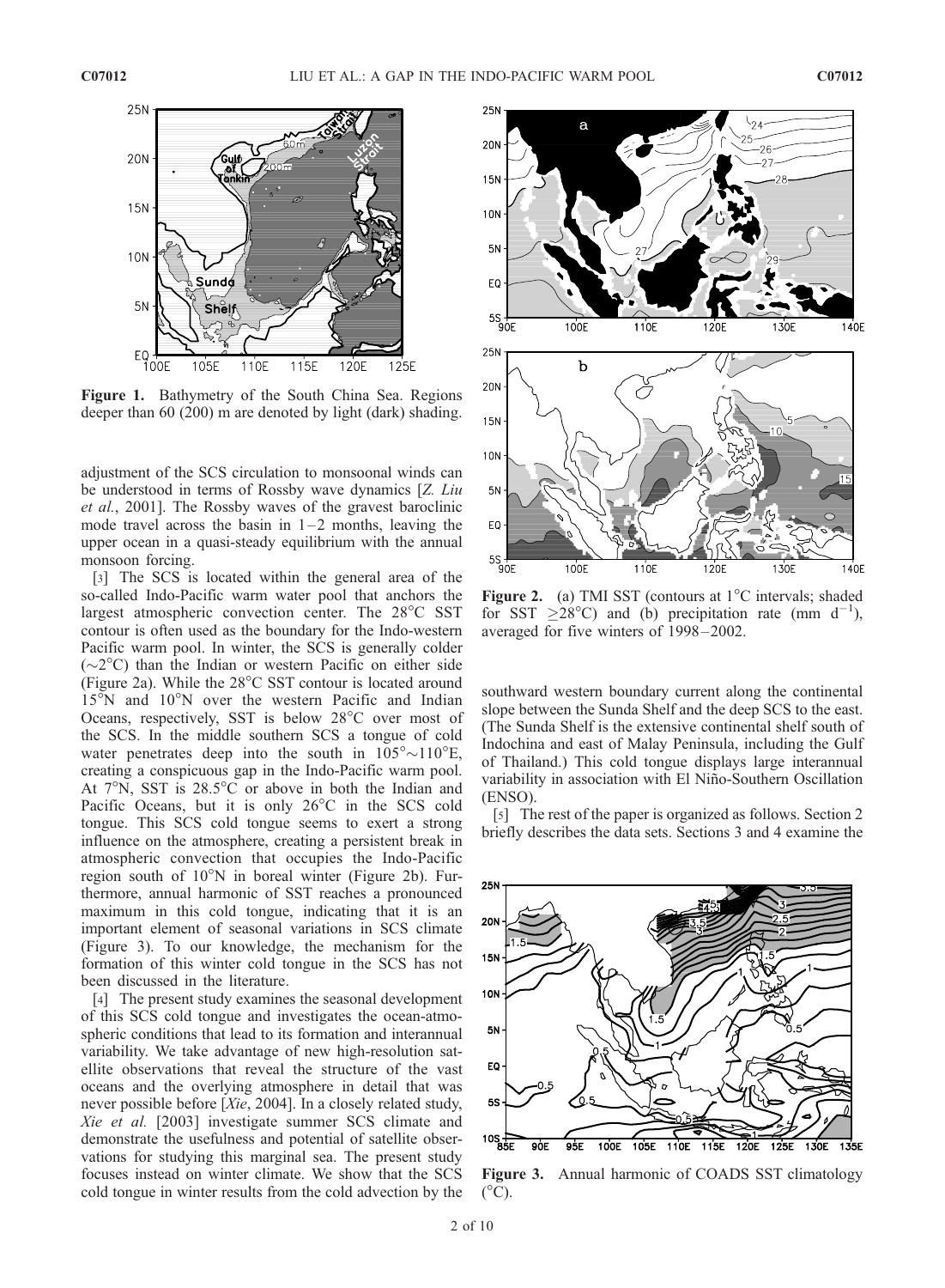

Figure 4. (a) QuikSCAT surface wind velocity (vectors) and its magnitude (contours at 2 m s<sup>-1</sup> intervals; shading at >8 m s<sup>-1</sup> intervals), averaged for December-February 2000–2002. (b) Surface wind stress (vectors in 0.1 N m<sup>-2</sup>) and Ekman pumping velocity (contours at  $4 \times 10^{-6}$  m s<sup>-1</sup> intervals; upwelling regions are shaded). The reference vector scales are 5 m s<sup>-1</sup> and  $10 \times 10^{-2}$  N m<sup>-2</sup> in Figures 4a and 4b, respectively. Land topography with elevations greater than 500 m is shaded in black in Figure 4a.

seasonal development of the cold tongue and its interannual variability, respectively. Section 5 is a summary.

#### 2. Data

[6] Most of global climate data sets based on in situ observations and model assimilation are designed to study planetary-scale phenomena and are not suitable for studying smaller ocean basins such as the SCS. We use cloudpenetrating microwave satellite observations whose typical resolution  $(0.25^{\circ})$  is sufficiently high for our SCS study. Recent studies using these new satellite data sets have revealed new features of air-sea interaction near ocean fronts [Liu et al., 2000; Chelton et al., 2001; Hashizume et al., 2001; Nonaka and Xie, 2003] and triggered by land orographic features [Xie et al., 2001]. See Xie [2004] for a review of these recent satellite studies of air-sea interaction. In particular, a recent satellite study shows that the blockage of the southwest summer monsoon by the Indochina cordillera triggers a chain of air-sea interaction, resulting in an anticyclonic eddy east of South Vietnam that advects cold upwelled coastal water offshore to cause a basin-wide midsummer cooling of the SCS [Xie et al., 2003].

[7] We use a suite of new satellite observations to gain a physically consistent picture of SCS climate in winter. The Tropical Rain Measuring Mission (TRMM) satellite's microwave imager (TMI) can see through clouds and substantially improve the sampling of SST over cloudy regions like the SCS [Wentz et al., 2000; Xie et al., 2003]. Here we use a monthly product available since December 1997 on a  $0.25^{\circ}$  grid. We supplement this TMI data set with SST climatology on a 9 km grid that is based on advanced very high resolution radiometer (AVHRR) infrared observations for a 15-year period of 1985–1999 [Armstrong and Vazquez-Cuervo, 2001]. AVHRR complements TMI observations in covering a longer period of time and coastal waters where TMI measurements are contaminated by land microwave emission.

[8] A sea surface height (SSH) data set that merge European Remote Sensing (ERS) and TOPEX/Poseidon (T/P) altimetry observations provides an improved spacetime sampling [*Ducet et al.*, 2000]. This SSH product is available at a 10-day interval with a  $0.25^{\circ} \times 0.25^{\circ}$  resolution for the period from October 1992 to August 2001. Satellite altimeters observe only temporal deviations from the long-term mean SSH. To the merged T/P-ERS SSH anomalies, we add the annual-mean SSH climatology derived from the Parallel Ocean Climate Model (POCM) simulation for a 6-year period of 1993–1998 [Semtner and Chervin, 1992].

[9] The microwave scatterometer on the QuikSCAT satellite measures surface wind velocity over the world ocean on a daily basis [*Liu et al.*, 2000]. We construct a monthly climatology of wind stress from weekly QuikSCAT observations for August 1999 to June 2002 on a  $0.5^{\circ}$  grid. While having lower resolutions in space and time than QuikSCAT, ERS scatterometers operate for a longer period of time. To study interannual variability, we use a monthly mean ERS wind stress data set on a  $1^{\circ}$  grid from September 1991 to December 2000.

[10] Most of the above satellite observations are not available prior to early 1990s. To obtain robust statistics of interannual variability, we use the Reynolds and Smith [1994] monthly analysis of SST (NOAA OI.v2) from December 1981 to February 2003, available on a  $1^{\circ}$  grid (satellite infrared SST observations become operational in 1982). The Comprehensive Ocean and Atmosphere Dataset (COADS) surface net heat flux climatology on a  $1^\circ$  grid and the Japanese Ocean Flux datasets with Use of Remote sensing Observations (J-OFURO) surface net heat flux from October 1992 to September 1993 on a  $1^{\circ}$  grid are also used here. For monthly wind velocity at 850 hPa for the same period, we use the National Centers for Environmental Prediction/National Center for Atmospheric Research (NCEP/NCAR) Reanalysis [Kalnay et al., 1996].

## 3. SCS Cold Tongue

#### 3.1. Prevailing Winds, Ocean Circulation, and Their Effect on SST

[11] Figure 4 displays the climatological distributions of QuikSCAT wind vectors and Ekman pumping velocity for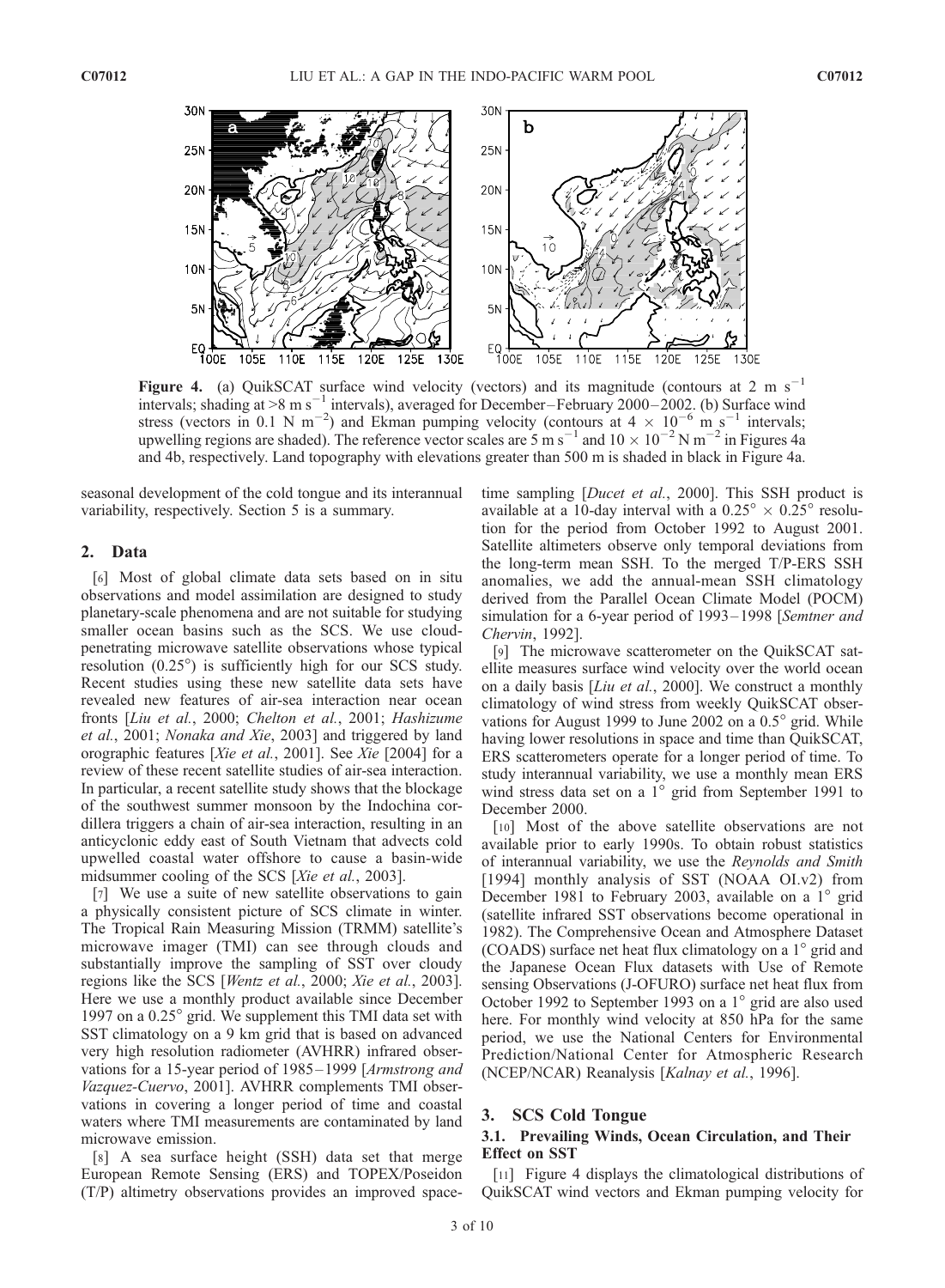

Figure 5. Geostrophic current climatology (vectors in  $10^{-2}$  m s<sup>-1</sup>) for November–January based on satellite altimetry observations, along with (a) bottom depth (contours at 50, 100, 200, and 1000 m) and (b) AVHRR SST climatology for December–February (contours in  $^{\circ}C$ ).

2000 – 2002, and the Ekman pumping velocity is calculated based the wind vectors [Behera et al. 1999]. In winter the northeasterly monsoon prevails in the SCS. There are localized wind maxima that exceed 10 m  $s^{-1}$ , each associated with orographic features on nearby land (Figure 4a). A wind speed maximum exceeding 10 m  $s^{-1}$  is found in the Taiwan Strait and the Luzon Strait as a result of orographic forcing by mountains on Taiwan and Luzon. The second wind maximum is located around  $11^{\circ}$ N off the coast of South Vietnam near the southern tip of Annam Cordillera, which is a mountain range that rises above 500 m and runs in a north-south direction on the east coast of Indochina Peninsula. The northeasterly winds are blocked by this coastal mountain range, giving rise to a wind jet offshore. This northeasterly winter jet is similar to the southwesterly summer jet [Xie et al., 2003], except with the opposite wind direction.

[12] On the basin scale, wind speed reaches maximum  $($ >8 m s<sup>-1</sup>) along the southwest diagonal in the SCS; the distribution of wind results in dipole wind stress curl. This southwest diagonal divides the SCS into two parts, with Ekman upwelling and downwelling prevailing in the southeastern and northwestern basins, respectively (Figure 4b). Ekman upwelling occupies most of the deep SCS (depth > 200 m), driving a basin-scale cyclonic gyre. This distribution features of ocean current is also shown in seasonal average temperature and salinity data  $[Qu, 2000; Liu et al.,]$ 2000].

[13] The winter-mean geostrophic currents based on the satellite and POCM SSH fields are calculated (Figure 5a). A southward coastal current develops to east of South Vietnam, increasing in intensity as it flows south. After leaving the Vietnam coast, this current continues southward, roughly following the 200 m bathymetry along the continental slope (the Sunda Slope) as the western boundary current (WBC) of the basin-scale cyclonic gyre. The maximum speed of this Sunda Slope Current approaches  $0.5 \text{ m s}^{-1}$  on seasonal mean (Figures 5a and 5b).

[14] While the winter gyre and its southward WBC have been studied previously on the basis of observations and numerical model simulations [Xu et al., 1980; Shaw and Chao, 1994; Shaw et al., 1999; Chu et al., 1999; Ho et al., 2000;  $Qu$ , 2000; *Yang et al.*, 2002], the southward WBC effect on the SST distribution has not been discussed in the literature. This SST effect is quite obvious in Figure 5b. A pronounced cold tongue develops near the continental slope on the eastern edge of the Sunda Shelf, apparently as a result of the southward advection of cold coastal water by the intense WBC. The slight westward shift of the cold tongue relative to the axis of the WBC is probably due to the advection of surface Ekman flow. The advection effect can be seen on the shelf as well, an SST front forms along  $103^{\circ}$ ~ $104^{\circ}$ E, where the leaked branch of the main WBC is blocked by a bathymetric ridge  $( $60 \text{ m}$  in Figure 1) on the$ Sunda Shelf.

[15] Besides the seasonal decrease in insolation, a huge amount of sensible and latent heat is lost to the atmosphere as the northeast monsoon advects cold and dry continental air mass over the SCS. The coldest SST is found on the northern boundary of the SCS both because the surface cooling is most intense and because of shallow bathymetry there. Under the same surface cooling, the shallower the depth, the more rapidly the water column cools. Within the SCS this bathymetric effect on SST is most clear in the Gulf of Beibu (Tonkin). where SST follows a tongue-like feature in the bathymetry. Over the shallow shelf seas to the north between China and Korea/Japan, bathymetric effect is even more evident in winter SST, imprinting on surface wind and cloud fields through air-sea interaction [Xie et al., 2002].

#### 3.2. Seasonal Development

[16] Climatological SST and geostrophic currents in September through November are shown in Figure 6. The September circulation bears the characteristics of the summer regime including a double-cell circulation straddling along 11<sup>o</sup>N. The strong eastward jet between the southern anticyclonic and northern cyclonic cells advects offshore cold water upwelled on the Vietnam coast, causing a basin-wide cooling in July and August [Xie et al., 2003]. In September, relatively low SSTs (<28.5 $\degree$ C) can still be seen on the coast of South Vietnam and near the eastward current jet.

[17] During October the SCS circulation shifts from the summer to winter regime. The double-cell summer circulation begins to disintegrate, and a basin-wide cyclonic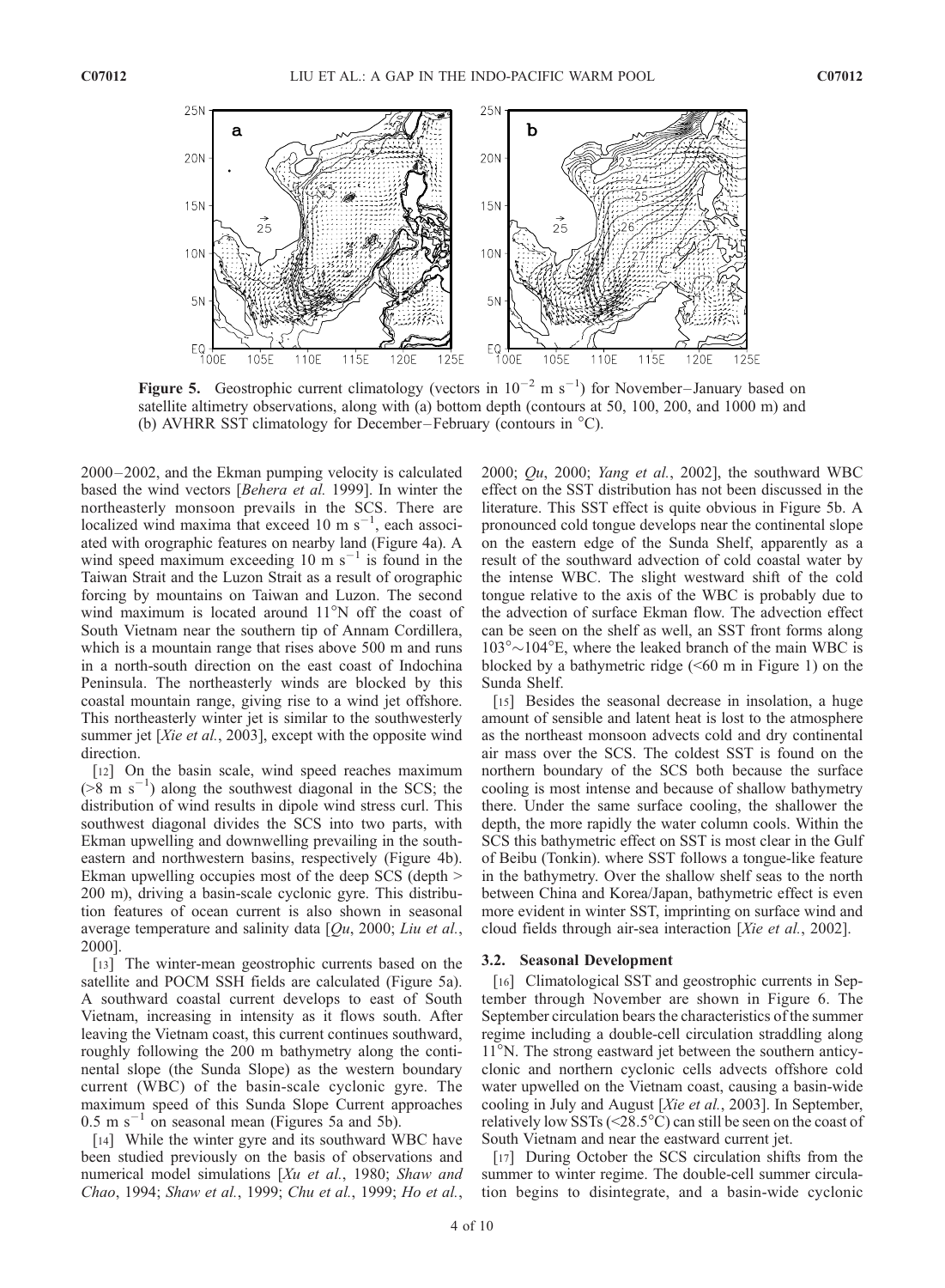

Figure 6. Geostrophic current (vectors in  $10^{-2}$  m s<sup>-1</sup>) and AVHRR SST climatology (contours in  $0.5^{\circ}$ C; shading < 28.5°C) for (a) September, (b) October, and (c) November.

circulation begins taking shape in response to the transition in atmospheric monsoon. A southward boundary current starts to appear on the coast of South Vietnam and on the continental slope between the deep SCS and Sunda Shelf. Associated with this development of the southward western boundary current, the cold tongue on the Sunda Slope advances south with the current. By November the south-

ward current on the western boundary of the deep SCS is fully developed and so is the cold tongue on the continental slope in the southern basin.

[18] From October to November the SCS experiences a basin-wide cooling as a result of decreased solar radiation and increased turbulence heat flux from the ocean as the northeasterly monsoon sets in (Figure 7). The cooling rate



Figure 7. Net surface heat flux (W  $m^{-2}$ ) averaged for November–January, based on (a) the COADS climatology and (b) J-OFURO for 1992 – 1993, the period for which the latter data set is available.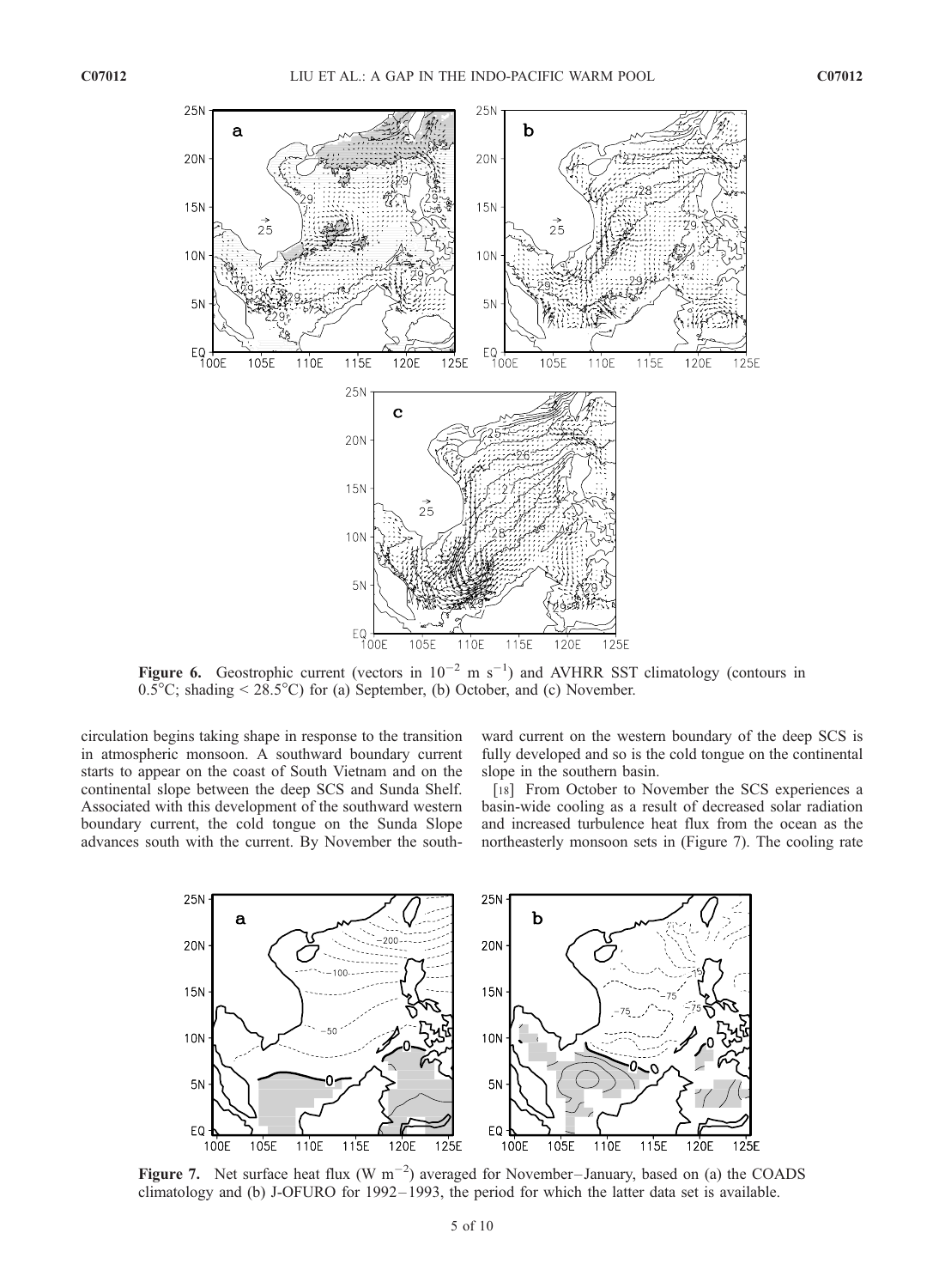

Figure 8. Longitude-time section of AVHRR SST climatology (contours in  $0.5^{\circ}$ C) and geostrophic current vectors  $(in 10^{-2} \text{ m s}^{-1},$  upward for northward flows) along 8°N.

due to the advection by the southward Sunda Slope current amounts to  $1.3^{\circ}$ C per month, for a typical current speed of  $0.25$  m s<sup>-1</sup> and meridional SST gradient of 1<sup>o</sup>C per 500 km. With an annual average of mixed layer depth of 40 m  $[Qu,$ 2001] this advection cooling is equivalent to a surface heat flux of 80 W  $m^{-2}$ , which is much larger than the local net surface heat flux ( $\sim$ 25 W m<sup>-2</sup>) in the southern SCS during winter (Figure 7a). Estimates of surface heat flux are subject to significant errors because of the uncertainties in estimating incoming solar radiation and turbulent heat flux. In a new heat flux data set that uses high-resolution satellite measurements (J-OFURO [Kubota et al., 2002]) the November– January mean net flux is downward around the near the Sunda slope (Figure 7b), presumably resulting from both the suppression of surface turbulent heat flux by the development of the cold tongue and reduced cloud cover there (Figure 2b). This local maximum in downward heat flux is also visible in Figure 7a, which is based on the heavily smoothed COADS product. Thus the net effect of surface heat flux appears to be a damping against the cold advection by the slope current. Long-term, high-quality, and high-resolution heat flux data are necessary to test this hypothesis.

[19] Besides surface heat flux forcing and horizontal advection, vertical entrainment may also be important for mixed layer temperature tendency [e.g., Qiu, 2000]. Vertical entrainment is important for cooling associated with the southwest monsoon in summer, but it is negative during the northeast monsoon in some parts of the SCS (Figure 8)  $[Qu,$ 2001]. In fact, according the current speed of  $0.25 \text{ m s}$ and meridional SST gradient of  $1^{\circ}$ C per 500 km the southward cold advection  $(-1.3^{\circ}C$  per month) accounts for 85% of the total decreases in SST  $(\sim 1.5^{\circ}C)$  in the cold tongue from November to December. This estimate of the relative importance of the southward cold advection is consistent with the visual inspection that SST reaches a distinct minimum in the cold tongue.

[20] The longitude-time section (along  $8^\circ$ N) of SST and current captures the seasonal development of the cold tongue (Figure 8). Here the cold tongue appears as a zonal SST minimum centered at  $107^{\circ}$ E, with values  $2^{\circ}$ C lower than the ambient. A weak SST minimum forms at this longitude as soon as the first sign of the southward boundary current appears in October. This western boundary current is the strongest in November – January, resulting in an intensification of the cold tongue. The systematic westward shift of the center of the cold tongue relative to the southward current maximum is probably due to the advection by the northwestward surface Ekman flow. SST in both the deep SCS and cold tongue reaches a seasonal minimum in late January to early February. The southward boundary current begins to weaken in February and so does the cold tongue. With the increase in solar radiation and decrease in wind speed the SCS starts to warm up from February, and its SST reaches a seasonal maximum in May before the onset of the southwesterly monsoon.

#### 4. Interannual Variability

[21] The SCS displays considerable interannual variability [e.g., Wang et al., 2002]. This section investigates its time-space structure and relationships with the SCS cold tongue and other global-scale variability by statistical analysis.

# 4.1. Role of the SCS Cold Tongue

[22] Figure 9a depicts the root-mean-square (RMS) variance of interannual SST variability in December –February based on the  $1^{\circ} \times 1^{\circ}$  Reynolds and Smith [1994] analysis for a 22-year period of 1982-2003. There is a local maximum in the RMS SST variance in the southern SCS in  $5^{\circ} \sim 10^{\circ}$ N,  $106^{\circ} \sim 111^{\circ}$ E that is almost collocated with the climatological cold tongue on the Sunda Slope. The RMS



Figure 9. Root-mean-square variance (a) SST  $(^{\circ}C)$  and (b) wind stress  $(10^{-2} \text{ N m}^{-2})$  in winter, based on the Reynolds-Smith SST data set from December 1981 to February 2003 and ERS satellite wind observations for September 1991 to December 2000.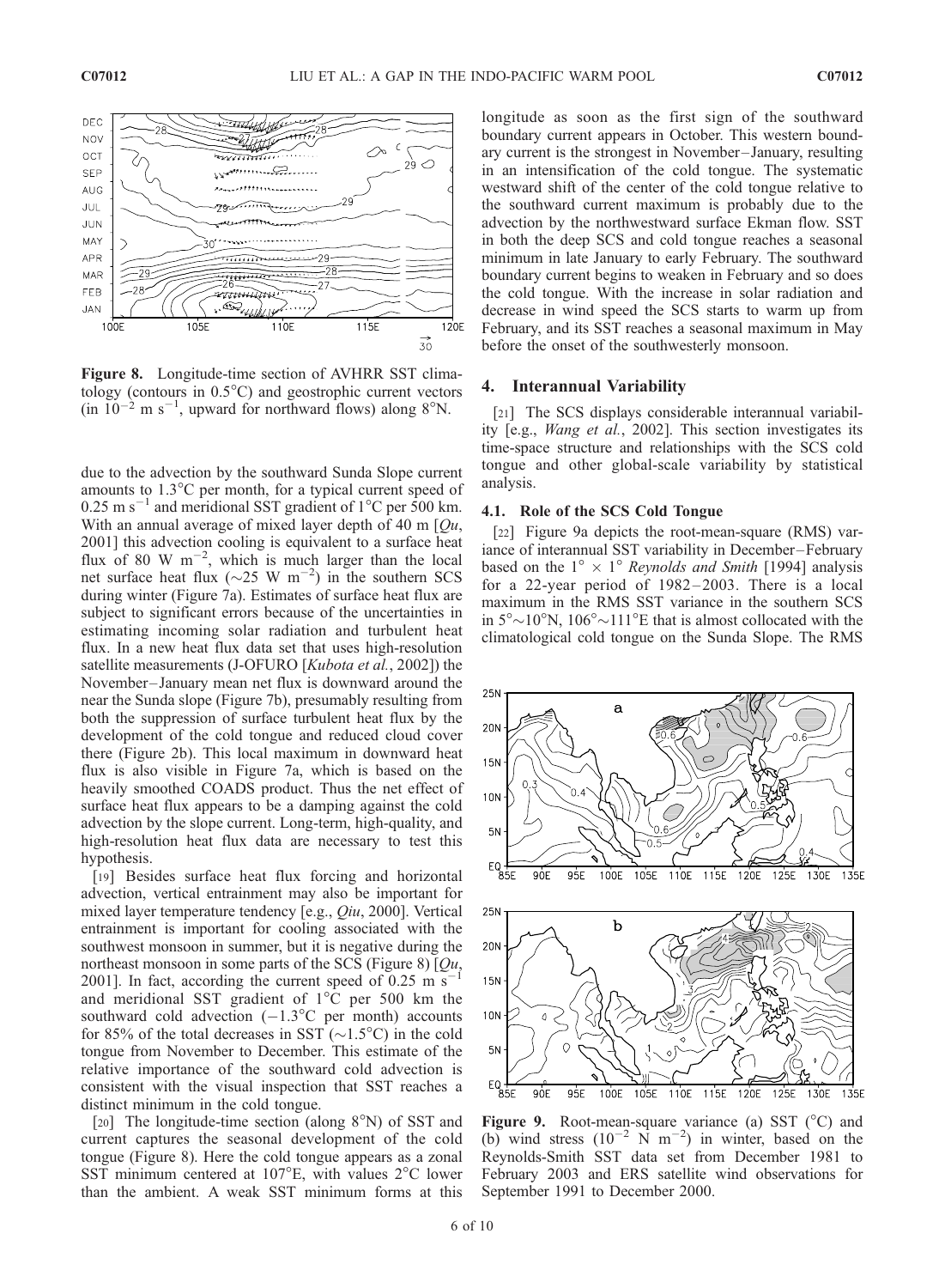

**Figure 10.** The winter cold tongue index (solid line with open circles) and the December Nino3 SST (dashed line), normalized by their respective RMS variance (0.58 and  $1.27^{\circ}$ C). The correlation of the two time series is 0.727.

variance in this region is  $\sim 60\%$  greater than that in either the eastern Indian Ocean to the west or the western Pacific to the east at the same latitude. In this latitude band the ERS wind speed shows similar levels of variability in the eastern

Indian Ocean, SCS, and western Pacific (Figure 9b). (The maximum wind speed variance is located over or slight north of the axis of the mean winter monsoon.) Thus variability in the southward western boundary current on the Sunda Slope may play an important role in producing the locally enhanced SST variance.

[23] Why does a local maximum in the RMS SST and wind speed variance appear in the center of the SCS cold tongue during winter? To further study interannual variability, we define a SCS cold tongue (SCT) index by averaging SST anomaly in the high-variance region  $(5^{\circ} \sim 10^{\circ} N,$  $106^{\circ} \sim 111^{\circ}$  E) and for December-February, which is normalized by its RMS variance  $(0.58^{\circ}C)$ . The SCT index is strongly correlated with December SST anomalies in the eastern equatorial Pacific (Figure 10). The intervals between neighboring SCS warm events are  $2-4$  years, similar to those of the ENSO index. Their correlation coefficient amounts to 0.73 during 1982 –2003 (0.423 is 95% significant for 20 degrees of freedom).

[24] The distributions of correlations with the SCT index of surface wind stress, Ekman pumping velocity, SSH, geostrophic current, and SST are shown in Figure 11. An anomalous warming in the SCS cold tongue is associated



Figure 11. Correlations with the winter SCS cold tongue index: (a) ERS wind stress (vectors) and Ekman pumping velocity (contours) (0.707 is 95% significant for 6 degrees of freedom), (b) SSH (contours), and (c) geostrophic current (vectors) and SST (contours) (0.666 is 95% significant for 7 degrees of freedom in Figures 11b and 11c). In Figures 11a and 11c the zonal (meridional) component of a vector shows the correlation coefficient of the zonal (meridional) component of the velocity vector with SCS cold tongue index at that grid point.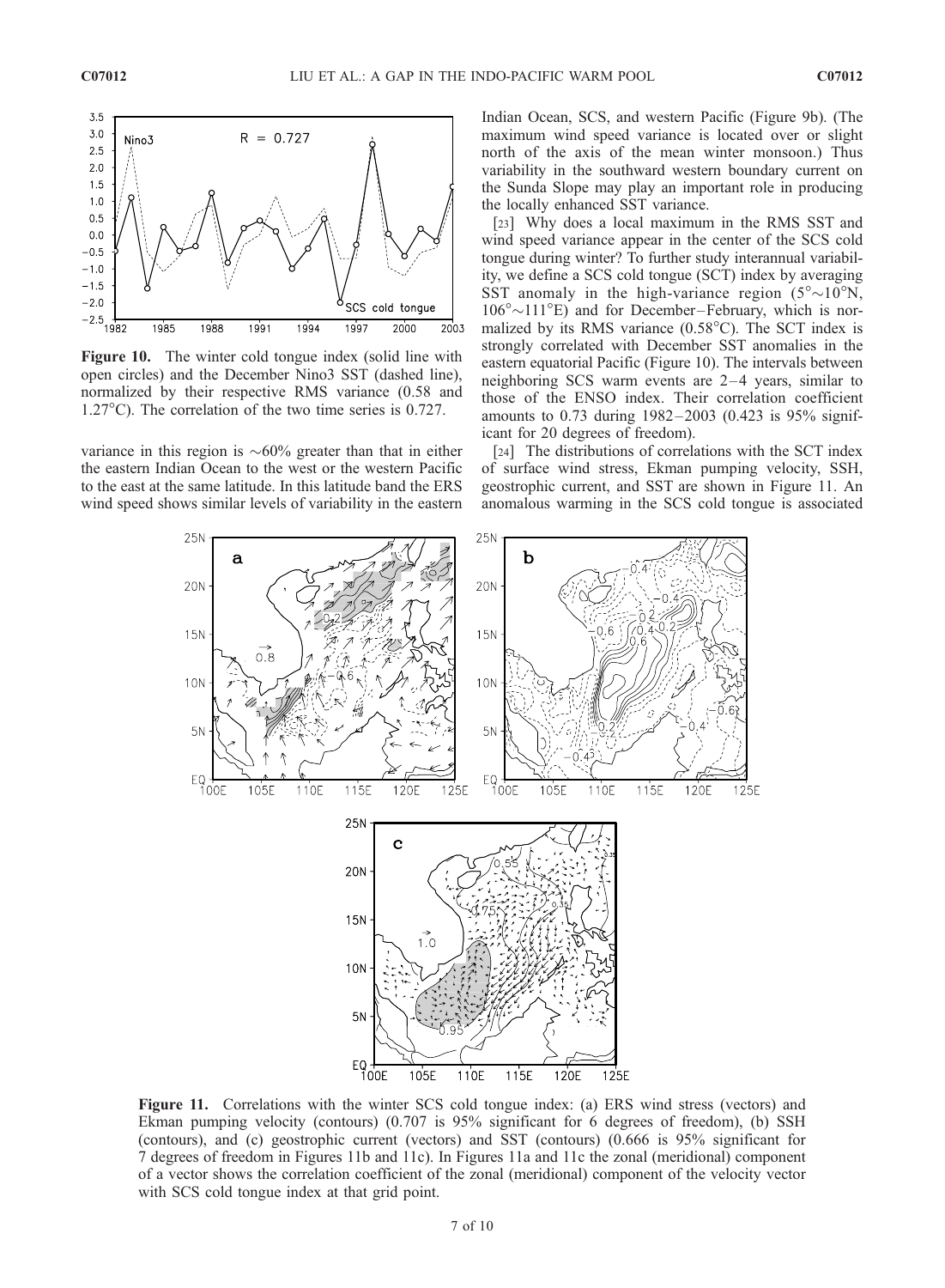with a weakened winter monsoon. Anomalous Ekman downwelling dominates the southern SCS except over the Sunda Shelf. This reduced Ekman pumping weakens the cyclonic basin-wide circulation through the Rossby wave adjustment because the intensity of the gyre in the basinwide depends on the Ekman pumping [Z. Liu et al., 2001]. The anomalous ocean circulation is characterized by a rise in SSH in the central SCS and reduced SSH along the boundaries. Overall, SSH anomalies are quite consistent with those of Ekman pumping velocity anomaly, negative SSH anomalies over positive Ekman pumping anomalies and vice versa. This SSH correlation pattern indicates a weakened southward boundary current on the Sunda Slope, and this reduced cold advection causes the cold tongue to warm up. This covariability of the western boundary current and cold tongue further supports the notion discussed in section 3 that the former causes the latter.

[25] In the anomalously warm winter of 1997/1998 the southward western boundary current on the Sunda Slope decreases to  $\sim$ 0.15 m s<sup>-1</sup> (from a climatological mean of  $0.25$  m s<sup>-1</sup>). With a meridional SST gradient of 1<sup>o</sup>C per 500 km the reduced western boundary current will increase the SST in the SCT by  $1.5^{\circ}$ C in 3 months (from November to January), a number comparable to the observed SCT anomaly ( $\sim$ 1.5°C) in 1997/1998 winter (Figure 10). In the anomalously cold winter of 1995/1996 the southward western boundary current is  $\sim 0.32$  m s<sup>-1</sup>, and the SCT index anomaly is  $-1^{\circ}C$  (Figure 10).

[26] Large anomalies of geostrophic currents are found on the southeastern boundary of the SCS. The cold advection by these southwestward current anomalies counteracts the warming due to the weakened monsoon and reduced surface turbulence heat flux from the ocean. The opposing effects of geostrophic advection and surface heat flux forcing seem to be the reason for small SST variability in the southeastern SCS west of the southern Philippines and Borneo (Figure 9a).

#### 4.2. Correlation With ENSO

[27] Wind anomalies over the SCS as depicted in Figure 11a are part of the planetary-scale atmospheric circulation changes associated with ENSO. Figure 12 shows the correlations of SST, 850 hPa winds, and rainfall with the Nino3 SST index in December. At the height of an El Niño (which peaks in December), positive SST anomalies occupy the equatorial Pacific east of the date line, while negative ones are found over much of the rest of the tropical Pacific and over the tropical Indian Ocean. Rainfall anomalies are characterized by a zonal dipole with rainfall increasing over the central and eastern Pacific and decreasing over the Indo-Pacific warm pool. There is a pair of anticylonic circulations astride the equator over the Indo-western Pacific oceans, presumably as the Rossby response to rainfall anomalies. The weakened northeast monsoon over the SCS is part of the northern anticyclonic circulation that extends from the Indian Ocean to the date line.

[28] To first order, the anticyclonic anomalous circulations over the Indo-western Pacific, and the weakened northeast monsoon over the SCS, are the atmospheric response to Pacific SST anomalies of El Niño by the so-called "atmospheric bridge" mechanism (see *Alexander et al.* [2002] for a recent review). An atmospheric general circulation model



Figure 12. Simultaneous correlations with the Nino3 SST index in December of (a) SST (contours; shading >0.6) and (b) wind velocity at 850 hPa (vectors) and precipitation (dark shading  $>0.413$ ; light shading  $<-0.413$ ), based on the Reynolds-Smith SST for 1982 – 2003 (0.423 is 95% significant for 20 degrees of freedom), the NCEP/NCAR reanalysis for  $1959 - 1997$  (0.317 is  $95\%$  significant for 37 degrees of freedom), and the CPC Merged Analysis of Precipitation data from January 1979 to June 2002 (0.413 is 95% significant for 21degree of freedom), respectively.

captures the subtropical anticyclonic circulations over the Indo-western Pacific in simulations forced with SST anomalies in the tropical Pacific east of the date line [Lau and Nath, 2000]. When an ocean mixed layer model is implemented elsewhere and coupled with the atmospheric model [Alexander et al., 2002], the Indian Ocean warming is well simulated except along  $10^{\circ}$ S where the thermocline is shallow and ocean waves are a major mechanism for SST variability [e.g., *Xie et al.*, 2002].

[29] As discussed in section 4.1, the weakened winter monsoon causes the cyclonic SCS circulation to spin down, which decelerates the western boundary current and reduces its cold advection. This change in the western boundary current results in a warming in the cold tongue on the Sunda Slope. Indeed, the SST correlation with ENSO features a local maximum near the climatological SCS cold tongue, higher than in either the Indian or western Pacific north of the equator. The atmospheric anticyclonic circulation forms in winter and persists into summer [Wang et al., 2000], giving rise to a summer warming over the SCS [Xie et al., 2003]. As a result, climatic anomalies in both the atmosphere and SST over the SCS tend to persist for about a year during and following an El Niño.

[30] Finally, we comment briefly on SST variability west of the Luzon Strait, which is noticeably greater in amplitude than in the southern cold tongue. Curiously, SST anomalies there are not correlated with either the SCS cold tongue variability or ENSO, but wind velocity in the same region is (Figures 11 and 12). Preliminary analysis of SSH observations indicates that SST anomalies to west of the Luzon Strait are associated with variability in Kuroshio intrusion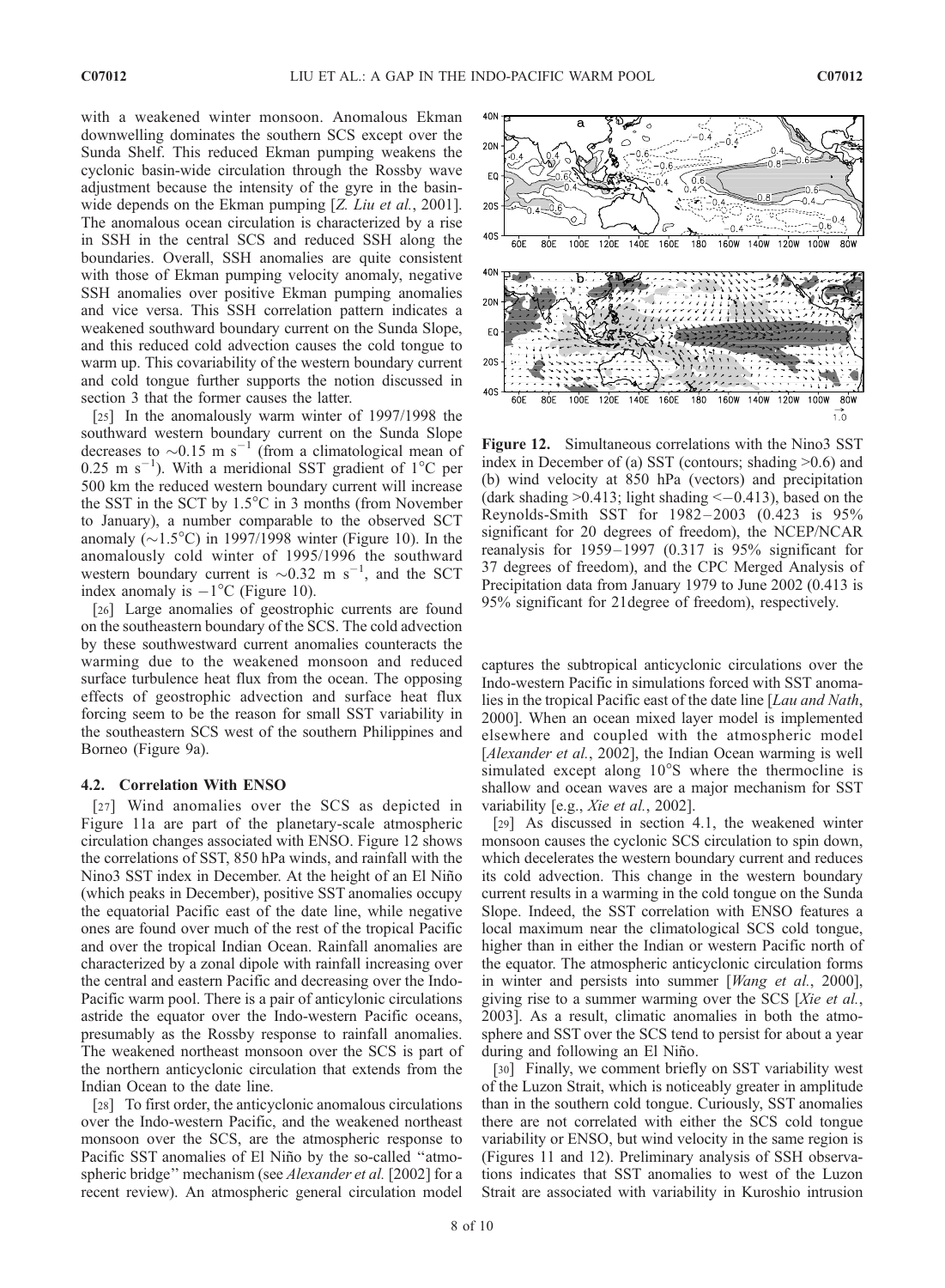(not shown), another example of ocean current effects on SCS climate variability.

# 5. Summary and Discussion

[31] Recent satellite remote sensing technology is revolutionizing ocean observations, enabling us to make routine measurements of SST and surface winds at high resolution over the world ocean. Taking advantage of these new satellite observations, we have investigated the spatial distribution of SST and its interannual variations in the SCS and the overlying atmosphere in boreal winter. The northeast monsoon prevails in the winter SCS, causing Ekman pumping in the southeastern half of the basin. This Ekman pumping spins up a cyclonic circulation over the SCS, with a southward western boundary current on the coast of South Vietnam and the continental slope east of the Sunda Shelf. This southward flow amounts to a speed as much as 0.5 m  $s^{-1}$  in the 10-year climatology, advecting cold water from the north to form a distinct cold tongue in the SST climatology along the Sunda Slope. This cold tongue is not collocated with the southward ocean jet but is displaced to the northwest probably because of the advection by the surface Ekman flow. This cold tongue is fully developed in November–February and then dissipates as the northeast monsoon recedes.

[32] Interannual SST variance reaches a local maximum along this climatological cold tongue on the Sunda Slope. The interannual variability of this winter cold tongue is highly correlated with ENSO. As an El Niño in the Pacific reaches its peak in winter, the northeast monsoon weakens over the SCS as part of the anomalous anticylonic circulation that dominates the lower troposphere over the SCSwestern North Pacific in response to enhanced convection in the central equatorial Pacific. The weakened winter monsoon is associated with a spin down of the SCS circulation and a deceleration of its western boundary current. The reduced thermal advection by this current leads to a warming in the cold tongue on the Sunda Slope.

[33] Together with *Xie et al.* [2003], our results suggest that ocean dynamics in general and thermal advection by ocean currents in particular play an important role in the formation of SST climatology and its interannual variability over the SCS. These two studies further show that ENSO is a major forcing for regional climate variability as reflected in monsoon and SST variations. During and after an El Niño the SCS is anomalously warm, and SST anomalies are particularly large over the Sunda Slope cold tongue in winter and east of South Vietnam in summer. The long persistence of SCS SST anomalies is rooted in the persistence of the atmospheric anticyclone over the SCS-western Pacific region, with the latter's cause remaining to be studied.

[34] **Acknowledgments.** We would like to thank Qiang Xie for providing the AVHRR data set, Jan Hafner for maintaining a satellite database that this study draws on, and Robin Tokmakian and Peter Braccio for the POCM output. The merged SSH data set is obtained from the Collecte Localisation Satellites, AVISO, France; TMI data are from Remote Sensing Systems; QuikSCAT and AVHRR data are from JPL; and ERS data are from the Institute FranÇais de Recherche pour l'Exploitation de la Mer. This work is supported by Special Program 2001DIA50041 from Ministry of Science and Technology of China, Natural Science Foundation of China (40240420564 and 40233033), NASA, and Frontier Research System for Global Change. IPRC contribution 280 and SOEST contribution 6403.

#### References

- Alexander, M. A., I. Blade, M. Newman, J. R. Lanzante, N.-C. Lau, and J. D. Scott (2002), The atmospheric bridge: The influence of ENSO teleconnections on air-sea interaction over the global oceans, J. Clim., 15, 2205 – 2231.
- Armstrong, E. M., and J. Vazquez-Cuervo (2001), A new global satellitebased sea surface temperature climatology, Geophys. Res. Lett., 28, 4199 – 4202.
- Behera, S. K., D. W. Ganer, and R. S. K. Singh (1999), An investigation of Ekman pumping velocity and mixed layer depth in the Indian Ocean, in Advanced Technologies in Meteorology (TROPMET '99), edited by R. K. Gupta and S. J. Reddy, McGraw-Hill, New York. (Available at http:// www.commonwealthknowledge.net/MetCD/Chapter4/C4P09.htm)
- Chelton, D. B., S. K. Esbensen, M. G. Schlax, N. Thum, M. H. Freilich, F. J. Wentz, C. L. Gentemann, M. J. McPhaden, and P. S. Schopf (2001), Observations of coupling between surface wind stress and sea surface temperature in the eastern tropical Pacific, J. Clim., 14, 1479-1498.
- Chu, P. C., N. L. Edmons, and C. Fan (1999), Dynamical mechanisms for the South China Sea seasonal circulation and thermohaline variabilities, J. Phys. Oceanogr., 29, 2971 – 2989.
- Ducet, N., P. Y. Le Traon, and G. Reverdin (2000), Global high-resolution mapping of ocean circulation from TOPEX/Poseidon and ERS-1 and -2, J. Geophys. Res., 105, 19,477 – 19,498.
- Hashizume, H., S. P. Xie, W. T. Liu, and K. Takeuchi (2001), Local and remote atmospheric response to tropical instability waves: A global view from the space, *J. Geophys. Res.*, 106, 10,173-10,185.
- Ho, C. R., Q. Zheng, Y. S. Soong, N. J. Kuo, and J. H. Hu (2000), Seasonal variability of sea surface height in the South China Sea observed with TOPEX/Poseidon altimeter data, J. Geophys. Res., 105, 13,981 – 13,990.
- Kalnay, E., et al. (1996), The NCEP/NCAR 40-year re-analysis project, Bull. Am. Meteorol. Soc., 77, 437 – 471.
- Kubota, M., N. Iwasaka, S. Izu, M. Konda, and K. Kutsuwada (2002), Japanese ocean flux data sets with the use of remote sensing observations (J-OFURO), J. Oceanogr., 58, 213 – 225.
- Lau, N.-C., and M. J. Nath (2000), Impact of ENSO on the variability of the Asian-Australian monsoons as simulated in GCM experiments, J. Clim., 13, 4287 – 4308.
- Li, L., R. Wu, and X. Guo (2000), Seasonal circulation in the South China Sea: An application study of satellite altimeter TOPEX/Poseidon (in Chinese), Acta Oceanol. Sin., 22, 13-26.
- Liu, Q., W. Li, and Q. Xu (1997), Interaction between northeaster and ocean circulation in winter (in Chinese), Oceanol. Limnol. Sin., 28,  $493 - 502$ .
- Liu, Q., H. Yang, and Q. Wang (2000), Dynamic characteristics of seasonal thermocline in the deep sea region of the South China Sea, Chin. J. Oceanol. Limnol., 18(2), 104 – 109.
- Liu, Q., H. Yang, and Z. Liu (2001), Seasonal features of the Sverdrup circulation in the South China Sea, Progr. Nat. Sci., 11, 202 – 206.
- Liu, W. T., and X. Xie (1999), Space-based observations of the seasonal changes of South Asian monsoons and oceanic response, Geophys. Res. Lett., 26, 1473-1476.
- Liu, W. T., X. Xie, P. S. Polito, S.-P. Xie, and H. Hashizume (2000), Atmospheric manifestation of tropical instability waves observed by QuikSCAT and Tropical Rain Measuring Mission, Geophys. Res. Lett., 27, 2545 – 2548.
- Liu, Z., H. Yang, and Q. Liu (2001), Regional dynamics of seasonal variability in the South China Sea, J. Phys. Oceanogr., 31, 272–284.
- Nonaka, M., and S.-P. Xie (2003), Co-variations of sea surface temperature and wind over the Kuroshio and its extension: Evidence for ocean-toatmospheric feedback, J. Clim., 16, 1404-1413.
- Qiu, B. (2000), Interannual variability of the Kuroshio extension system and its impact on the wintertime SST field, J. Phys. Oceanogr., 30,  $1486 - 1502$ .
- Qu, T. (2000), Upper-layer circulation in the South China Sea, J. Phys. Oceanogr., 30, 1450-1460.
- Qu, T. (2001), Role of ocean dynamics in determining the mean seasonal cycle of the South China Sea surface temperature, J. Geophys. Res., 106, 6943 – 6955.
- Reynolds, R. W., and T. M. Smith (1994), Improved global sea surface temperature analyses using optimal interpolation, J. Clim., 7, 929–948.
- Semtner, A. J., and R. M. Chervin (1992), Ocean general circulation from a global eddy-resolving model, J. Geophys. Res., 97, 5493 – 5550.
- Shaw, P. T., and S. Y. Chao (1994), Surface circulation in the South China Sea, Deep Sea Res., Part I, 41, 1663-1683.
- Shaw, P. T., S. Y. Chao, and L. Fu (1999), Sea surface height variations in the South China Sea from satellite altimetry, *Oceanol. Acta*, 22, 1–17.
- Wang, B., R. Wu, and X. Fu (2000), Pacific-East Asian teleconnection: How does ENSO affect east Asian climate?, J. Clim., 13, 1517-1536.
- Wang, D., Q. Xie, Y. Du, W.-Q. Wang, and J. Chen (2002), The 1997 1998 warm event in the South China Sea, Chin. Sci. Bull., 47, 1221-1227.